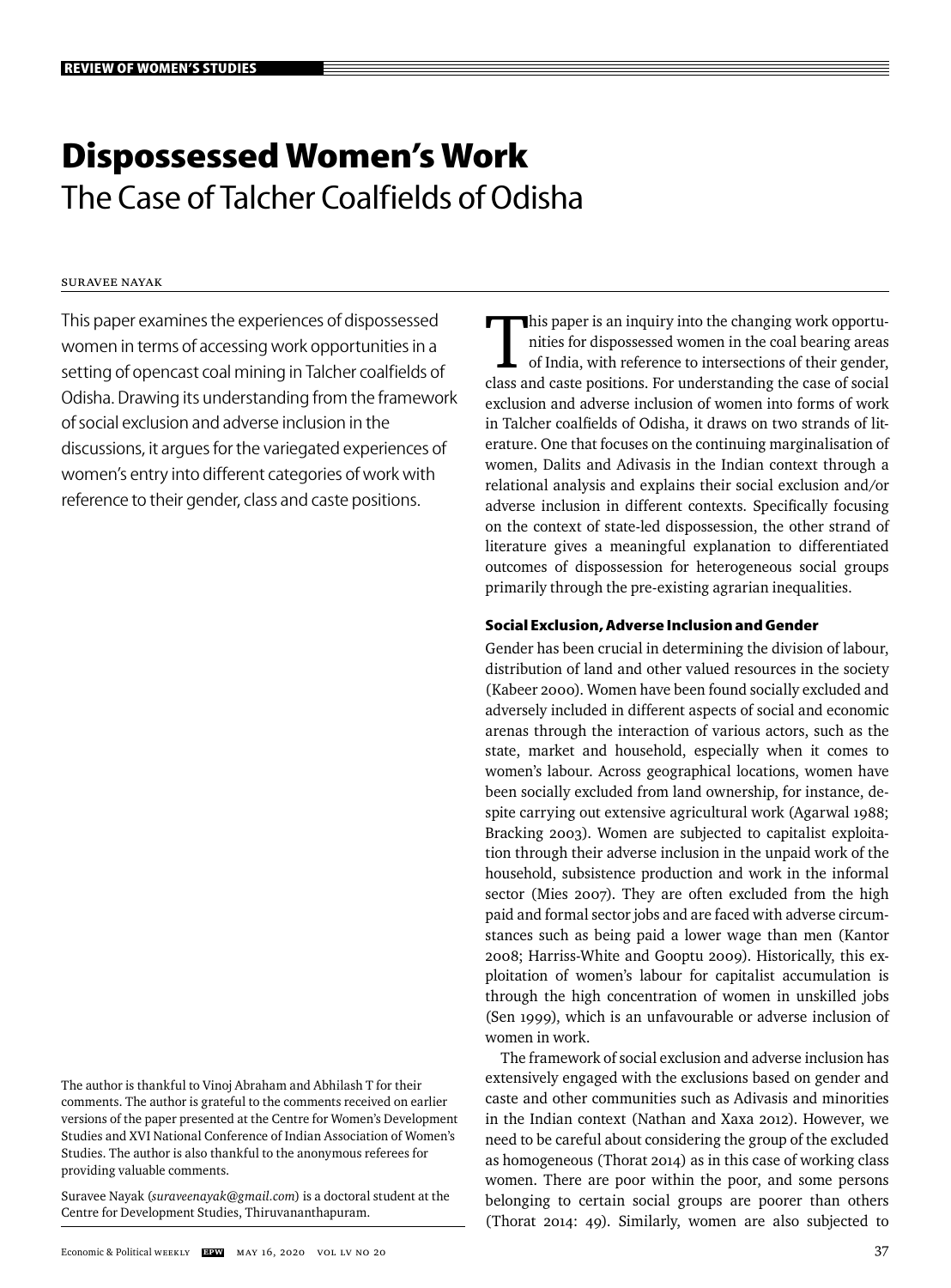other vulnerabilities based on caste, sexuality, and class which amplifies vulnerabilities and their exploitation. Working-class women are also bound to have differences, with some being more excluded than others. Caste hierarchy and gender hierarchy leads to graded subjugation of Dalit women who have been found at the bottom of unfree labour relations (Mehrotra 2017). Moreover, the structural aspects of caste and gender intersects with class and cannot be reduced to class power alone (Devika 2016). Prior to the feminist contribution to poverty studies, the poor were either assumed to be completely men or the concerns of men were thought to be identical to that of women (Kabeer 1997). On a similar note, understanding the social exclusion and adverse inclusion of working-class women requires a nuanced understanding of women as a group without committing the fallacy of assuming them to be either devoid of any caste subjugation or that the concerns/issues of women belonging to different castes are identical.

## **Situating Women in Dispossession**

Dispossession, for us, is a process where people are deprived of not only the means of production (primarily land), but also access to common property resources, and loss of sense of belongingness through geographical movement and the deprivations in alternative forms of livelihoods. There are three forms of dispossession discussed in this paper: first, loss of agricultural land owned by the landowning households and common resources leading to loss of livelihoods; second, loss of both homestead and agricultural land owned by the landowning households leading to geographical and occupational displacement along with loss of common resources; and third, loss of access to common resources and other livelihoods for the landless.

Many scholars have pointed to the various socio-economic and environmental consequences of dispossession due to coal mining (Lahiri-Dutt 2007; Mohanty 2011; Fernandez and Bharali 2014; Garada 2013a, 2013b, 2015). Moreover, dispossession has also been found to be a gendered process of capital accumulation in various contexts. Access to land and other common property resources has been a source of self-sustenance, and enables women to contribute to their family's livelihoods. The loss of these resources also affects the social and economic status of women within the family. In particular, it leads to a reduction in women's mobility, and changes in power relations between men and women (Ahmad and Lahiri-Dutt 2006). It is to be noted that women's access to land does not imply possession of land titles or land rights by them, but rather mediation through their husbands. Common to the process of dispossession has been the exclusion of women from decisionmaking processes in the planning of the projects or negotiating the compensation packages. Also, lack of land rights leads to discrimination against women in compensation (Levien 2017). The recipients of compensation are mostly male members, as land title-holders. However, the implication for women's paid (productive) and unpaid (reproductive) work varies across different contexts, depending on the kind of economic activity of which they are dispossessed, and interaction of the pre-existing agrarian inequalities (the intersection of caste,

class and gender positions) with the dispossession process (Levien 2017). The interaction between exclusionary growth (in this case coal mining) and caste-based agrarian inequalities has, on average, expanded socio-economic inequalities between upper and lower castes and left most Dalits worse off in absolute terms (Agarwal and Levien 2019: 4).

## **Field Site and Methods**

Odisha is a mineral-rich state with the highest non-coking coal reserves and more than 79 billion tonnes of total coal reserves (Coal Controller's Organisation 2019). After the formation of Coal India Limited (CIL), all coal mines in Odisha were under Central Coalfields Ltd (CCL), then South Eastern Coalfields Ltd (SECL), before the formation of Mahanadi Coalfields Ltd (MCL) in 1992. MCL has two major coal bearing areas—IB Valley coalfields and Talcher coalfields—with a high ratio of coal to noncoal strata and, thus, high quarrying potentiality (MCL 2016). Talcher coalfields, which is the field site for the present paper, is one of the four subdivisions of Angul district, located in central Odisha. Eight opencast and one underground mines presently operate in Talcher, and two more opencast mines are in the planning stage (MCL 2018).<sup>1</sup> Talcher area is one of the fastest growing industrial centres of India (Garada 2013a, 2013b). Historically, agriculture was the important activity of the area, spread over 3,53,360 acres. In 1981, 68.30% of the main workers were engaged as cultivators (Directorate of Economics and Statistics 1995). In 2011, Talcher had a total population of 97,968, of which 53% were male and 47% were female (Census 2011). The region majorly comprises of upper-caste Hindus and Other Backward Classes (OBCs). Around 19% are Dalits and 9% are Adivasis.

The paper is based on two rounds of fieldwork (September– December 2015 and September–December 2018). Primary fieldwork involved a survey questionnaire and semi-structured interviews across three villages, namely Arisa, Poddo and Manda (pseudonyms)<sup>2</sup> in Talcher, Odisha, along with secondary sources. Agricultural and homestead land are acquired through the Land Acquisition (LA) Act of 1894 and Coal Bearing Areas (Acquisition and Development) (CBA) Act of 1957. A total of 809 acres of agricultural and homestead land of Arisa and Poddo village were completely acquired during 1999– 2000 and 2004–05, respectively. However, around 721 acres of agricultural land of Manda village was acquired in 1991–1992. The two important variables considered while selecting the villages were: the share of land acquired for coal mines and the total number of households displaced or affected in a village. Additionally, preference was given to those villages that have been affected for a minimum of 10 years before the study time period, so that the long-term impacts of dispossession could be analysed. A total of 195 women (aged 35 years and above) were interviewed, using snowball sampling. Of the interviewees, 13 women were upper caste (from Brahmin, Kshatriya or Karan community); 129 women were OBC, majorly from Chasa, Gauda, Kumbhara, and Teli community; three women were Adivasi from Kandha, Tanla, and Kuda community and 50 were Dalit women majorly from Pan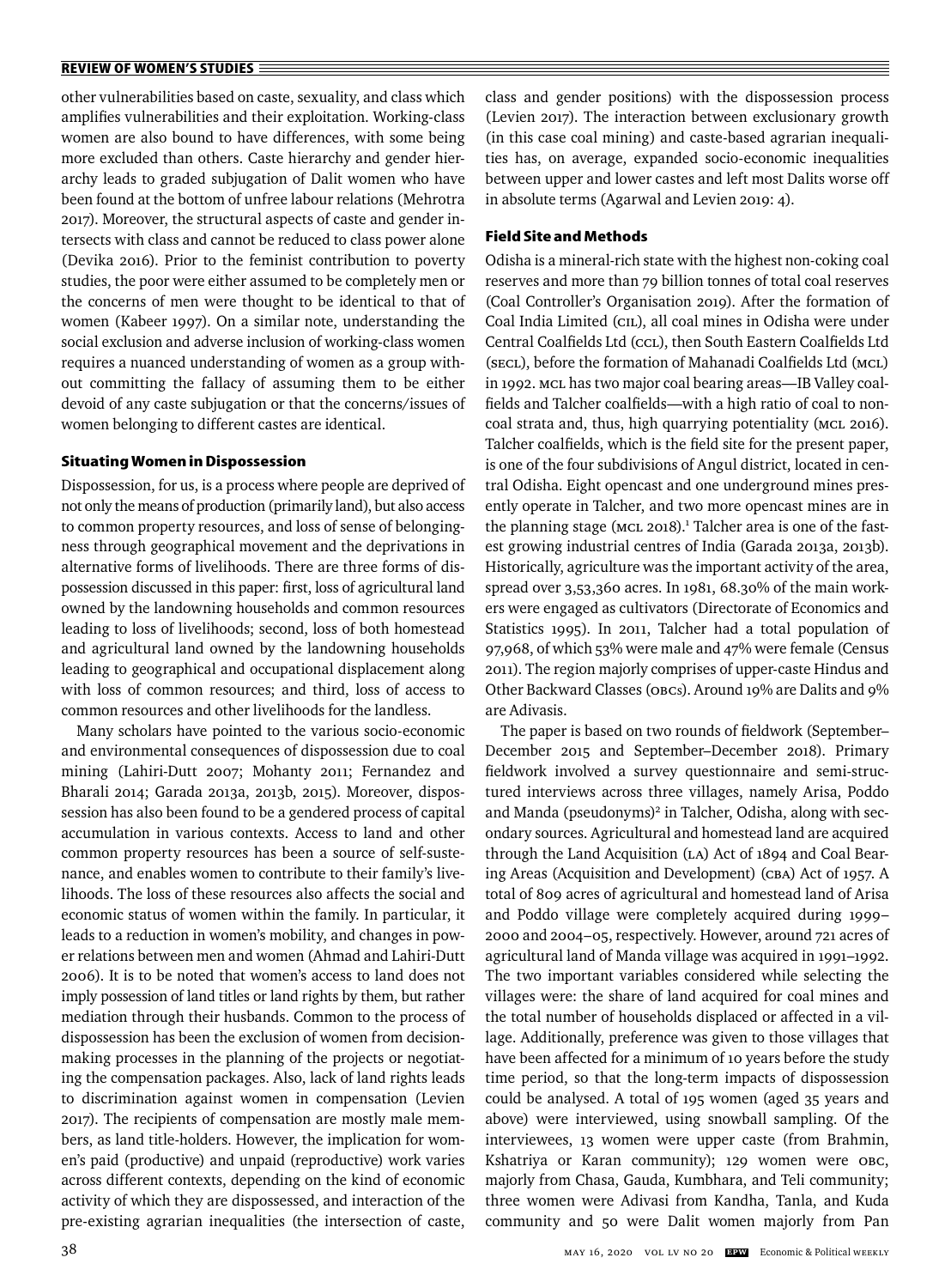community.3 The major populations were from OBCs (66%), followed by Dalits (23%), then upper-caste Hindus (7%) and Adivasis (4%). Samples were accordingly drawn to make it as representative as possible. In the second phase of the fieldwork, data on worker statistics from the MCL office were collected.

## **Women's Work before Dispossession**

Land, as a source of livelihood and an asset, determined the economic and social status of the people in the surveyed villages. Before land acquisition, both men and women used to cultivate paddy majorly. Of the 195 women interviewed, 154 belonging to landowning households were engaged in agricultural activities.4 The remaining 41 women were landless, belonged to the Dalit community and used to work as agricultural labourers. Land was mostly inherited and owned by joint families in these villages. All 154 women among the landed did not possess land titles and their access was mediated by their husbands.

Only nine Dalits and three Adivasi women (out of 154 women) had access to agricultural land from 10 cents to a maximum of 50 cents of land. The land owned by these Dalit and Adivasi households were not *aul jami* (fertile land), so they would work as agricultural labourers in the agricultural fields of upper castes and OBCs. On the other hand, upper-caste and OBCs households would own fertile land from a minimum of 1 acre to a maximum of 15 acres, and employed agricultural labourers from Dalit and Adivasi communities in their fields.<sup>5</sup>

Upper-caste and OBC women belonging to landowning households had not been involved in any particular paid employment, but they were engaged in many other livelihood supporting activities. They would often think of activities related to agriculture—taking care of livestock and poultry, working on kitchen garden—as part of their household duties, as observed widely across villages in India (Hirway 2012; Abraham 2013). Out of 154 women, only 24 women identified themselves as self-employed, while 118 women (excluding 12 Dalit and Adivasi women discussed earlier) said they were engaged in domestic chores and allied activities. Upper-caste and OBC women would perform activities such as collecting food items from forest, growing vegetables in their kitchen garden, working with male counterparts on agricultural fields, making a living out of the forest products, etc. They would grow fresh fruits and vegetables in their kitchen garden. However, as mentioned earlier, few considered it as separate productive work apart from household chores because of the existing social norms.

The 41 landless Dalit women would work on the agricultural fields owned by the upper-caste and OBC households as labourers. Labourers would get rice in exchange for their labour.<sup>6</sup> Their husbands would work as head loaders in the old underground mines for a few days in a week on piece-rated payment. Landless Dalits would sustain themselves by combining the rice earned through agricultural labour, cash wage from mines, and food from common property resources. Since they did not own land, Dalit women would mostly rely on common property resources, such as the forest for food, and would go for food collection every day. They did not grow much food in the kitchen garden as they did not have enough land. They could only manage a hut for themselves by encroaching on the government land.

### **Impacts of Dispossession among Women in Talcher**

With the appropriation of commons and agricultural land in Manda, Arisa and Poddo villages in 1991–92, 1999–2000 and 2004–05, respectively, the women lost access to agricultural work and other allied activities that both landowning and landless women used to carry out prior to land acquisition. Besides agriculture, tending to the kitchen garden used to be a primary activity among landowning households. With loss of land, it became difficult for the women belonging to landowning households to grow vegetables of their own. Meena, a 57-year-old upper-caste woman belonging to a landowning household in Poddo village, who lost all her agricultural and homestead land to the coal mines, describes the times before dispossession,

I used to grow many vegetables in our kitchen garden. My husband used to work in fields. For rice and vegetables, we did not have to depend on others. Now, for everything we have to depend on market. Other people grow and sell food items and we buy.

Her family had not been able to buy sufficient land for the kitchen garden primarily due to a lack of adequate monetary compensation. In many cases, people were not able to draw the compensation money due to family disputes over job compensation (Nayak 2016).

The contribution of common property resources to household's employment, income generation and asset accumulation has been intense, which public policies have failed to understand.7 It has been found that the commons provide large quantities of food, fodder, fuelwood, timber, grass, straw, mulch, manure, and fencing material (Jodha 1986). Along with firewood, other products like the leaves of the palm tree and wild date palm tree, locally called as *barada* and *khajuri gacha patra*, were used for construction of huts providing shelter to the households; bamboo and other wood were used for fencing. Both landless and landowning households used to collect fruits from the forest. The forest as a source of food was valuable for women from landless and landowning households; however, it was more crucial for the survival of Dalit and Adivasi communities in these villages. A typical *mahula phula* was collected by them from which they would make liquor and would extract the seed out of the *tula* (fruit) of the tree to prepare oil and sell both in the market. Dalit and Adivasi women in particular used to collect leaves from the forest to make *khali* (plate) and *choupati* (cup) for selling during festive occasions; grasses were woven into mats and baskets.

## **Dispossession, Social Exclusion and Compensation Policy**

By depriving them of the access to the agricultural land and other common resources, dispossession had a direct impact on the women's work from landowning and landless households. Landless Dalit women are particularly excluded from being a party to the decision-making process for the approval/ rejection of the coal mining project because of lack of any land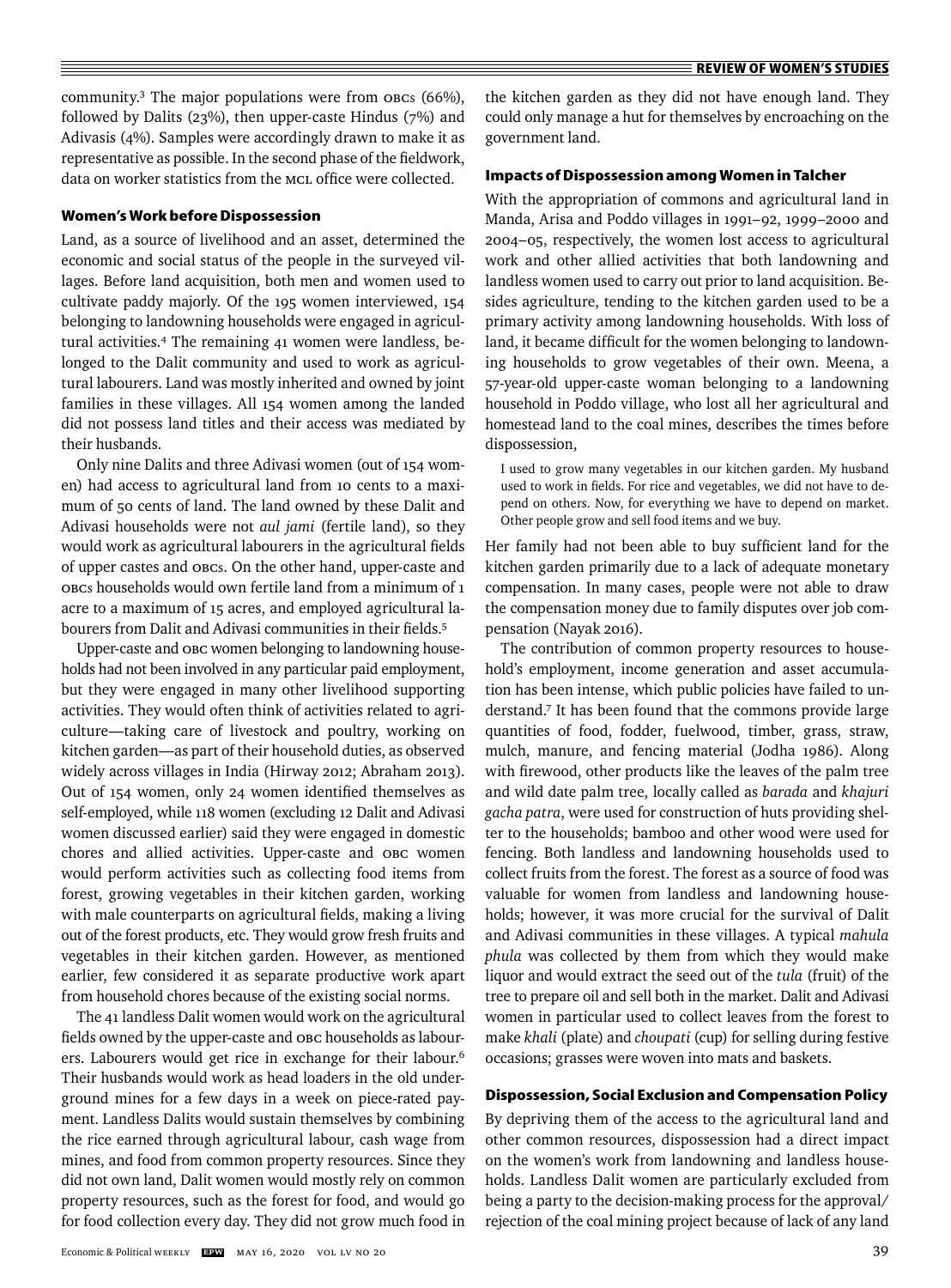ownership. This is justified by the state, coal mines management, and the landowning households on the grounds of their inability to contribute any land for the national interest. In negotiating the compensation packages, even women of landowning households are kept out; their opinions are not sought at either the household level or by the state or the coal mines management. However, they are encouraged to participate in protests or strikes, such as blocking coal production. Participation of women in strikes has been strategic for male members of the landed households and the village leaders in putting up various demands before the state.<sup>8</sup>

There are two forms of compensation provided to the dispossessed in Talcher: monetary compensation and job compensation. Compensations are provided based on the quantity and quality of land owned by the households (both homestead and agricultural). Women of different castes belonging to landowning households access these compensations through their husbands who are the recipients. Often the decisions on spending the compensation money remain with the male member of the household. Landless Dalit women are altogether excluded from either monetary or job compensation due to lack of land. They feel that they are the worst off and most excluded with no means to quantify their loss of livelihoods. All the villages surveyed received their compensation as per the Odisha's Rehabilitation and Resettlement Policy of 1989 as the notification for land acquisition for these villages had been done prior to 2006 and hence, not eligible for Odisha's new Rehabilitation and Resettlement Policy of 2006, or the Right to Fair Compensation and Transparency in Land Acquisition, Rehabilitation and Resettlement Act, 2013. Odisha's Rehabilitation and Resettlement Policy of 1989 has provisions for selfemployment schemes, which is hardly ever implemented for the landless households.

The compensation policy completely neglected the women, and especially the landless Dalits of surveyed villages. Though, the women of different castes belonging to landowning households had means to sustain themselves through monetary and job compensation provided to the male members of the household, landless Dalit women were the ones most vulnerable. As Meenu, a 37-year-old landless Dalit woman from Manda village, now working as a sanitation worker, says,

I earlier used to be an agricultural labourer—our entire family was. Though, I have also lost work, I am never compensated. They say we had no land titles and so we are not supposed to be compensated. When other people in the village were fighting for their employment in coal mines, nobody listened to us, we few landless Dalits pleaded to our village leaders, political leaders and mines officials to give us some job security. They promise and they forget. I don't have any work after one week. I managed this work by requesting a contractor from our village.

#### **Agrarian Inequalities and Adverse Inclusion**

There are three categories of work created for women based on the pre-existing agrarian inequalities in Talcher. All the three categories are cases of adverse inclusion of women into work. The first category is a widely found outcome in Talcher, which pushes women entirely towards reproductive work referred to here as the process of "housewifisation" of women's labour. The second category is paid formal sector employment in the coal mines as part of the compensation package which is referred to as the process of becoming women miners (based on three exceptions where women belonging to landowning households were pushed into coal mine work)*.* The third and the final category is where landless Dalit women are trapped between casual labour and coal collection which is referred to as moving between casual labour and coal collection.

**(i) Housewifi sation of women's labour:** One of the major impacts of the loss of earlier livelihoods, was that women became housewives. Out of 154 women belonging to landowning households, 69% (107 women<sup>9</sup> of different castes belonging to landowning households) are presently carrying out only household chores such as cleaning, cooking, and washing.<sup>10</sup> With decrease in access to the forest, non-availability of adequate land to have a kitchen garden, and decline in livestock, women are no more engaged in various activities adding to the household income and self-sustenance. Women have moved away from access to land and other common resources, and also from the cash flows that are now in the hands of their husbands (also discussed in Lahiri-Dutt 2011). Shyama, a 55-yearold OBC woman from Arisa village, who lost both homestead and agricultural land, explains the new world of being a housewife, after 35 years of working in the agricultural field and carrying out allied activities of tending to the kitchen garden, collecting fruits, and taking care of livestock and poultry,

Earlier I used to do many things to help my husband. I used to grow vegetables, collect fruits, agriculture. Now, I only wash clothes, cook food and clean the house. If he comes drunk, I cannot say anything, after all, I live on his money.

This process of "housewifisation" (the term coined by Mies 1980) has been intensifying among rural women in Talcher coalfields with the penetration of a masculine capitalist setting as coal mines. Women are now expected to facilitate the social reproduction of the working class for the coal industry. They take care of their children's education, cook food and feed their men wash their dirty clothes full of coal dust, wash their shoes soiled with coal and mud and clean the house. Many women have admitted to instances of alcohol abuse by their husbands, which has substantially increased after getting into the coal mining job because of cash concentration in the hands of male members and the benefits of alcohol in enduring physical pain and minimising the fear of accidents in mines.

The increase in rural women's reproductive labour and the falling rates of female labour force participation have been a general pattern observed across the rural areas (Rao 2018). However, what is more striking in this context is that the interaction of the state compensation policy, the nature of the coal industry and existing social norms at the household level combined have led to an increase in the housewifisation of rural working-class women. The introduction of cash wage employment or what we can call remunerative work has led to the devaluation of women's reproductive work that is unpaid.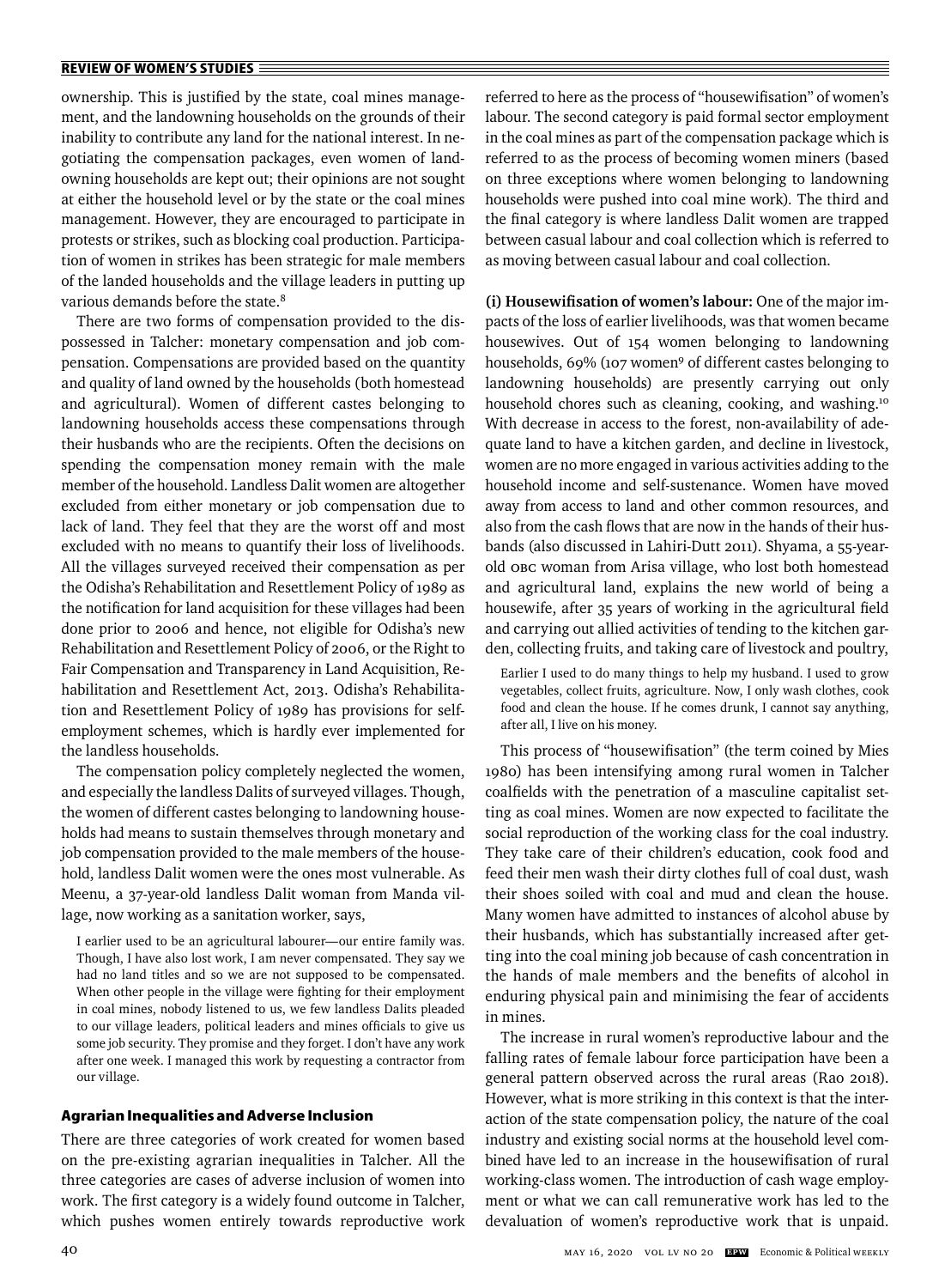Hence, being a housewife is seen as a duty rather than work. The underlying social norms within the households that strongly remerged after women lost their access to land and other common resources, has affirmed housewifisation. At the same time, coal mines have successfully created labouring women in the household for the reproduction of coal mining labour without assigning any value to women's work. Though women have expressed their willingness to work in the mines, they want work not by replacing their husbands but for supplementing their husband's income. However, the new social norms of gendered division of labour have strengthened the status of men as *murabi* (head of the household) and increased women's dependence on them.

**(ii) The process of becoming women miners:** In the colonial period, women formed 37.5% of the coal mining workforce in India according to a survey conducted in 1924 (Simeon 1998). However, there are four reasons identified that led to the withdrawal of women from the coal mines in India. These are: the ban on women's employment in the underground coal mines in the 1920s, the use of heavy machineries in the coal mines, the neglect of women's issues and interests by the trade unions, and the gender discriminatory attitudes of by the mining companies (Lahiri-Dutt 2012). In 2017, 8.5% of the total workforce in MCL were women, that is 1,808 out of 22,127 of the total workforce. In 2018, 12.5% of women were found to be working as non-executives in Talcher coalfields alone.<sup>11</sup>

The conditions under which women of different castes from landowning households are employed in the coal mines as part of the job compensation are as follows. The first is, if the husband is a regular employee in some other institution/or a contractor and the son is too young. Second, if the husband is old and/or physically unfit and the son will not enter into the working age group in the near future. In such conditions, the woman of the household is nominated for employment so that she can add to the household income for more years than the husband. Jagyaseni, a 57-year-old upper-caste woman from Poddo village who lost both homestead and agricultural land, describes how and why she works in the mines,

My husband was 40 years old by the time I was selected for the job compensation. He could have worked only 20 years more as he would have been retired in the age of 60 and my son was only 7 years old then; so, he forced me to take up the job. I was just 30 years old at that time.

As we see in this case, the fear of unfamiliarity of coal industry work is overcome by the aim of maximising household sustenance through the job. In this case, availing 10 more years of salaried wage work than her husband was more important for her than her own desires. The third condition for women being given job compensation is, if the woman is a widow and her son is too young to be employed.

Out of 195 women interviewed, 47 women<sup>12</sup> were employed in MCL because of the conditions discussed earlier. Uppercaste, OBC, Dalit and Adivasi women belonging to landowning households were employed in coal mining jobs through job compensation that their husbands were not able to avail. They are employed in canteens, offices, blasting sections and workshops only. Women of different castes working in the blasting section carry out manual handling of explosives, which the male workers refuse to do. Managers encourage women because they can control women workers better than the male workers, and women workers are more efficient in their work than the male workers (according to one of the mining supervisor). Their wages vary from  $\overline{\xi}_{35,000}$  to  $\overline{\xi}_{80,000}$  per month depending on their grade.<sup>13</sup>

Women working in offices primarily work as clerks or peons, in canteens as helpers and waitress, and in workshops as helpers. However, three Dalit women employed in the workshops have expressed that they wanted to work in offices as peons but other workers and employees were not comfortable with the Dalit women working around them, and they did not accept the food and tea served by them. Employment in the canteens was denied to Dalit women because many upper-caste and OBC men and women workers refused to eat food cooked by them. So, they accepted jobs in other departments since they did not want to lose their only source of livelihoods.

Though women workers contribute immensely to the coal industry, they are not respected as "coal miners," as they are not the direct producers of coal. Women working in canteens and offices do not enter the coal mines, and hence are technically considered as "office staff." The women who are working in the workshop and especially in the blasting section, fall under the excavation cadre; however, they too are not considered to be "miners." The mining industry is gendered and the extraction, which is considered to be hyper-masculine (Lahiri-Dutt 2011, 2015), is kept away from women as it involves the operation of heavy earth moving machines (HEMM) in the opencast mines. The men who operate the HEMM and carry out the activities of coal production are called "strikers"—locally known as "operators" and considered "coal miners," and as martyrs for the nation if they meet with a fatal accident during coal production. Therefore, though a few women belonging to landowning households are employed in the coal mines, they face enormous challenges in keeping up with their only source of livelihoods because of their gender, and in the case of Dalit women, both gender and caste amplifies their vulnerability within the industry.

Besides the challenges faced by women in their everyday labouring lives, the above discussion suggests that whenever the male member is not able to avail employment in the coal mines, the woman is employed in his place. Though dispossession has brought some flexibility at the household level for women's employment, it may not be an empowering process as their entry into paid work is conditioned by necessity imposed by the male members of the household.

**(iii) Moving between casual labour and coal collection:** In the processes of dispossession, the most neglected segment of households is the landless. Landless households are not eligible to claim any compensation as per the Rehabilitation and Resettlement Policy of 1989. Across different dispossession contexts, landless households have never been recognised as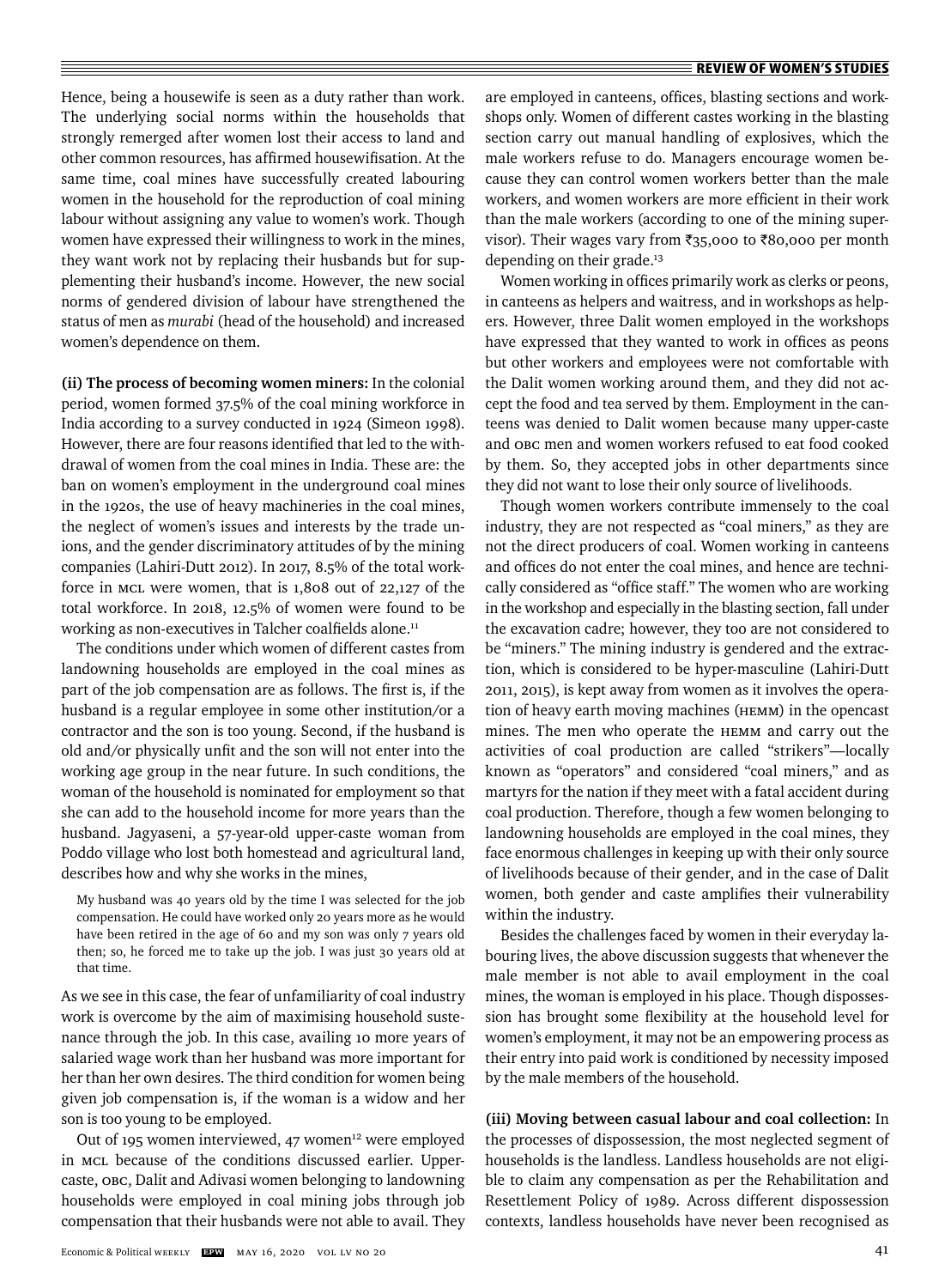project affected because of their lack of formal ownership of land and other resources and, hence, are not compensated (Parasuraman 1993). The constitutional safeguards also do not ensure compensation for landless Dalits. A total of 41 women interviewed are from landless Dalit households. They were primarily engaged as agricultural labourers. Additionally, they also used to work as cattle rearers, locally called as *halia* and cleaners at landowners' houses. With the takeover of agricultural land, they have also lost their livelihoods. Presently, they work as daily wage labourers at construction sites and as sanitation workers in upper-caste and OBC houses as well as in the offices of MCL. There is no guarantee of their job and place of work. As Braja, 44-year-old landless Dalit woman from Arisa village, says,

I was an agricultural labour with my husband. I used to get rice and vegetables in exchange of my labour. In festivals, the landowner used to give me food. We were poor then and we are poorer now. We have to buy everything from outside. With loss of land, we lost our livelihood. MCL did not compensate us because we did not have land to give them.

They are forced to collect coal with their husbands and children either from coal stock yards or from railway sidings. The collected coal is then carried by their husbands on bicycles for selling in nearby villages and motels and to local mafias. On an average, they pick up to 100 kg of coal every day, mostly in the early morning hours or in the afternoon. Collecting coal is considered an illegal activity, which is equated with coal stealing. They are caught many times by the local police, coal mines management and security guards and struggle to free themselves. However, with the loss of agricultural work and common resources, as also intensification of a cash-based economy, Dalit women are forced to continue coal collection as it has become a stable source of cash for them. The cash earned from the coal collection enables them to meet their daily food requirements and other cash-based needs. Pramodini, a 52-yearold landless Dalit woman from Poddo village, says that

Earlier we knew every day we would get work to do, either as an agricultural labour or as a cleaner or for cattle rearing but now with so many labourers in the area, there is no guarantee that we would get a job every day. The contractors sometimes suck our blood by making us sweat endlessly but pay us only ₹150–₹200 (daily wages). Do you think a six-member family can survive on that? So, I help my husband in stealing coal as well which pays us up to  $\bar{z}$ 250– $\bar{z}$ 300 per bag.

The loss of common property resources has hit landless Dalit women the hardest. Earlier, they were able to collect various food products from the forest, but now they have no means to avail free food, and unlike landowning households, neither they nor their husbands have regular employment in coal mines—to replace free food with purchased food from markets. For their coal collection activities, they are shamed by the upper castes as thieves and are always associated with dirt.

Landless Dalit women of these surveyed villages carry out household tasks and also work as labourers for low-grade jobs. They aspire towards regular employment in the coal mines, or to become a miner's wife. They are denied recognition as being affected and dispossessed, and are socially excluded by the state policy and coal mining management. This makes the Dalit women experience an acute feeling of lack of any resources with which to negotiate, and a sense that their very existence is being denied. As Jambu, a 51-year-old landless Dalit woman from Manda village, says, "We were poor and miserable then, also we are poor and miserable now. We don't exist, nobody cares for us."

## **Conclusions**

The variations in the changing lives of rural women as an outcome of the dispossession process, should be viewed as a result of the pre-existing agrarian inequalities shaped by caste, class and gender positions that is used by capital for constructing its division of labour. Coal mines are male-dominated capitalist settings that have created three categories of work for rural women as evident in Talcher. First, the work of "miners' wife," a process of housewifisation, which is basically their unpaid labour contributing to the social reproduction of the miners, and restricting the women to household work. Second, work in the coal mines, the process of becoming women miners, which are not the jobs of "coal miners" in a true sense, but rather the jobs that facilitate coal production. Third, moving between low-grade works such as sanitation work and other casual labour in and around coal mines and primarily, coal collection. Women belonging to landowning households (majorly uppercaste Hindus and OBCs, and a small minority of Dalits and Adivasis) are working in the first two categories. Landless Dalit women are, however, carrying out menial jobs. In all these cases, the entry of women (across the caste and class positions) into different forms of work are under unfavourable circumstances. Women were subjected to exclusion by the state's compensation policy, the gendered coal mining industry, and existing social norms. Where included, the manner of inclusion and the conditions they face are adverse. Marginalisation in the process of dispossession affects landless Dalit women, as the most vulnerable, the hardest.

#### **NOTES**

- 1 Information collected from MCL office in Talcher from September–December 2018.
- 2 The original names of the villages and the respondents have been replaced by the pseudonyms.
- 3 Some of the upper-caste Hindu communities such as Karan, Dalit communities such as Pan and Adivasi communities such as Kandha are peculiar to Odisha.
- 4 Around 13 women were upper caste, 129 women were OBC, three women were Adivasi and

nine were Dalit women who belonged to landowning households.

- 5 Compiled from survey questionnaire and interviews conducted from September–December 2015.
- 6 The data presented here was collected during fieldwork using survey questionnaire from September–December 2015.
- Common property resources may broadly be defined as those non-exclusive resources in which a group of households have co-equal use rights (Jodha 2001: 120).

 8 Interviews collected from September–December 2015.

- 9 Out of 107 women, five Dalit and two Adivasi women belonging to landowning households and the rest 100 upper-caste and OBC women belonging to landowning households are housewives.
- 10 The data analysed is based on fieldwork from September–December 2018.
- 11 The data collected from MCL office and analysed is based on fieldwork from September-December 2018.